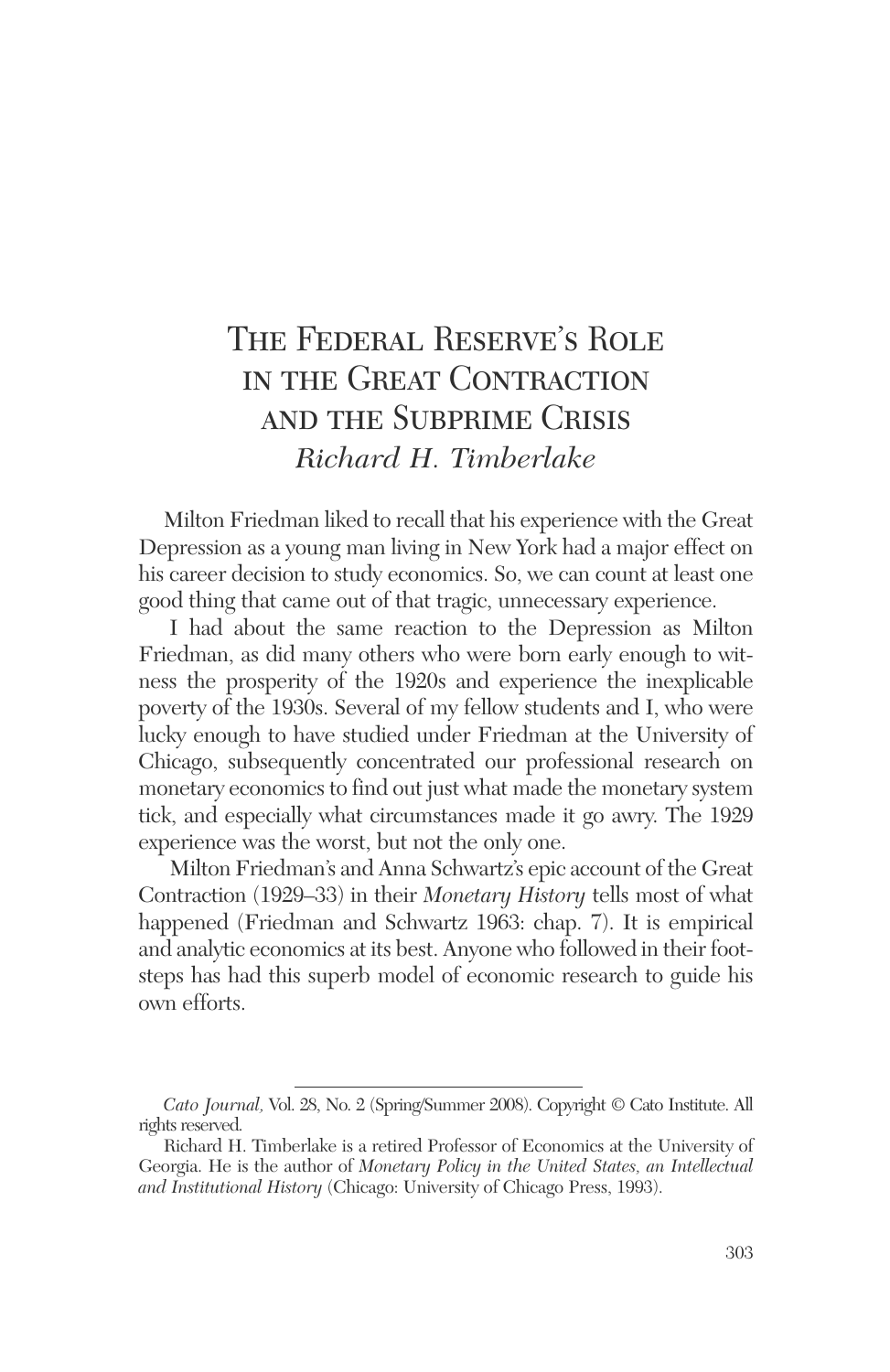Despite the evidence in the *Monetary History*, misconceptions about the Great Contraction still abound in laymen's minds, more so in popular media accounts, and, to some extent, even among economists. Here, I summarize an important unpublicized incident of that period to emphasize the policy decision that triggered the Depression, and what the experience should have taught policymakers to do and not to do. My brief review is meant to emphasize how that Fed-provoked disaster speaks to Federal Reserve policy in the recent state of disequilibrium in financial markets.

### The Gold Standard

A myth that seems to have no ending is that "the" gold standard was the behind-the-scenes villain that promoted the Great Contraction. This contention is preposterous and cannot stand even simple empirical review. Nevertheless, it serves as a convenient scapegoat for apologists who have not looked closely enough at the monetary data, and at some of other peculiar determinants of Fed policy that occurred in 1929–30.

The *operational* gold standard ended forever at the time the United States became a belligerent in World War I. After 1917, the movements of gold into and out of the United States no longer even approximately determined the economy's stock of common money. The contention that Federal Reserve policymakers were "managing" the gold standard is an oxymoron—a contradiction in terms. A "gold standard" that is being "managed" is not a gold standard. It is a standard of whoever is doing the managing. Whether gold was managed or not, the Federal Reserve Act gave the Fed Board complete statutory power to abrogate all the reserve requirement restrictions on gold that the Act specified for Federal Reserve Banks (Board of Governors 1961). If the Board had used these clearly stated powers anytime after 1929, the Fed Banks could have stopped the Contraction in its tracks, even if doing so exhausted their gold reserves entirely.

### Strong's Stable Price Level Policy

As the *Monetary History* recounts, from 1922 to 1928 the Federal Reserve Bank of New York, under the aegis of Benjamin Strong, promoted what amounted to a stable price level policy for the U.S. econ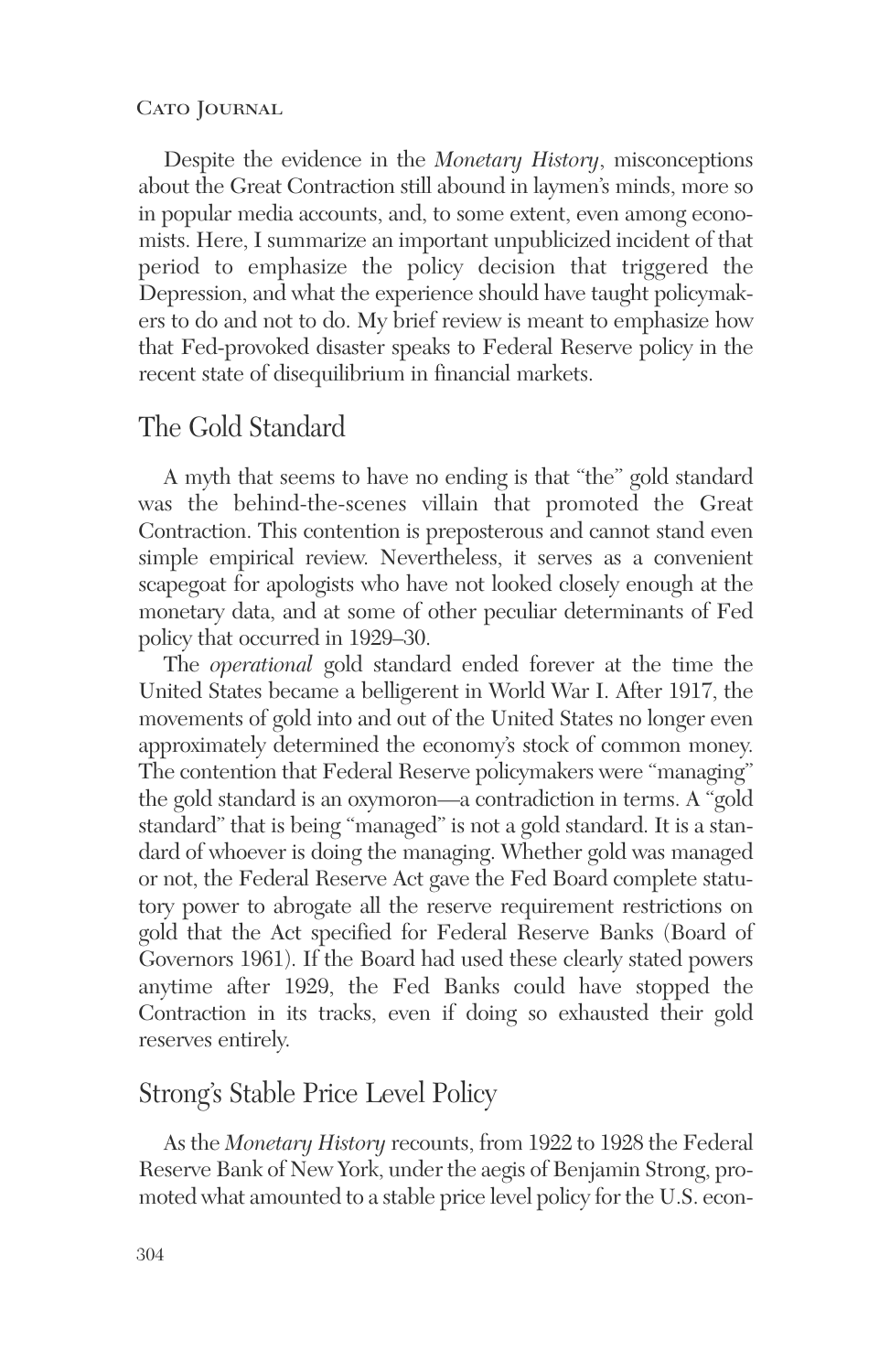omy. The New York Fed was in the right financial environment to implement this policy; the postwar U.S. economy after the 1920–22 recession was the right time to begin it; and Benjamin Strong was the right man to run this showcase model of central bank policy. It lasted from 1922 until late 1928, when Strong died of tuberculosis (Chandler 1958: 194–206; Friedman and Schwartz 1963: 251, 411–15).

With Strong's death, a scramble began for control of the monetary machinery. While the *Monetary History* provides much documentary evidence on the personalities vying for control on the Federal Reserve Board and in the Fed Banks, and on the critical policy decisions that occurred, the issue of who replaced Strong as the major power figure in Fed decisions is somewhat unclear. What is clear is that the successor to Strong at the New York Fed, George Harrison, lacked the commitment and the personality to continue Strong's tradition of monetary stability.

At this part of their story, Friedman and Schwartz (1963: 419) observe: "Something more than the characteristics of the specific persons or official agencies that happened to be in power is required to explain such a major event as the financial catastrophe in the United States from 1929 to 1933." My own research during the last several years has convinced me that the "something" they were looking for was the Real Bills Doctrine (RBD), the banking theory on which the Fed was founded that was supposed to rule the operations of the Fed Banks (Mints 1945: 9, 30; Humphrey 1982: 4–6). Friedman and Schwartz (1963: 191–93) critically and properly discuss the RBD in several places, but only its positive dimension as an inadequate means for providing a stable monetary policy. They do not explicitly link that doctrine, especially its dark side, to Fed policy after 1928.

# The Real Bills Doctrine: Positive and Negative

The positive side of the RBD argues that the generation of money should be geared to the creation of "real bills" debt that finances the output of new goods and services. It is an appealingly simple doctrine, closely related in form and method to the operational gold standard. Just as a gold standard monetizes gold when it comes into the banking system, so the RBD would monetize real output as new enterprises created new goods and services. While harmless as a pol-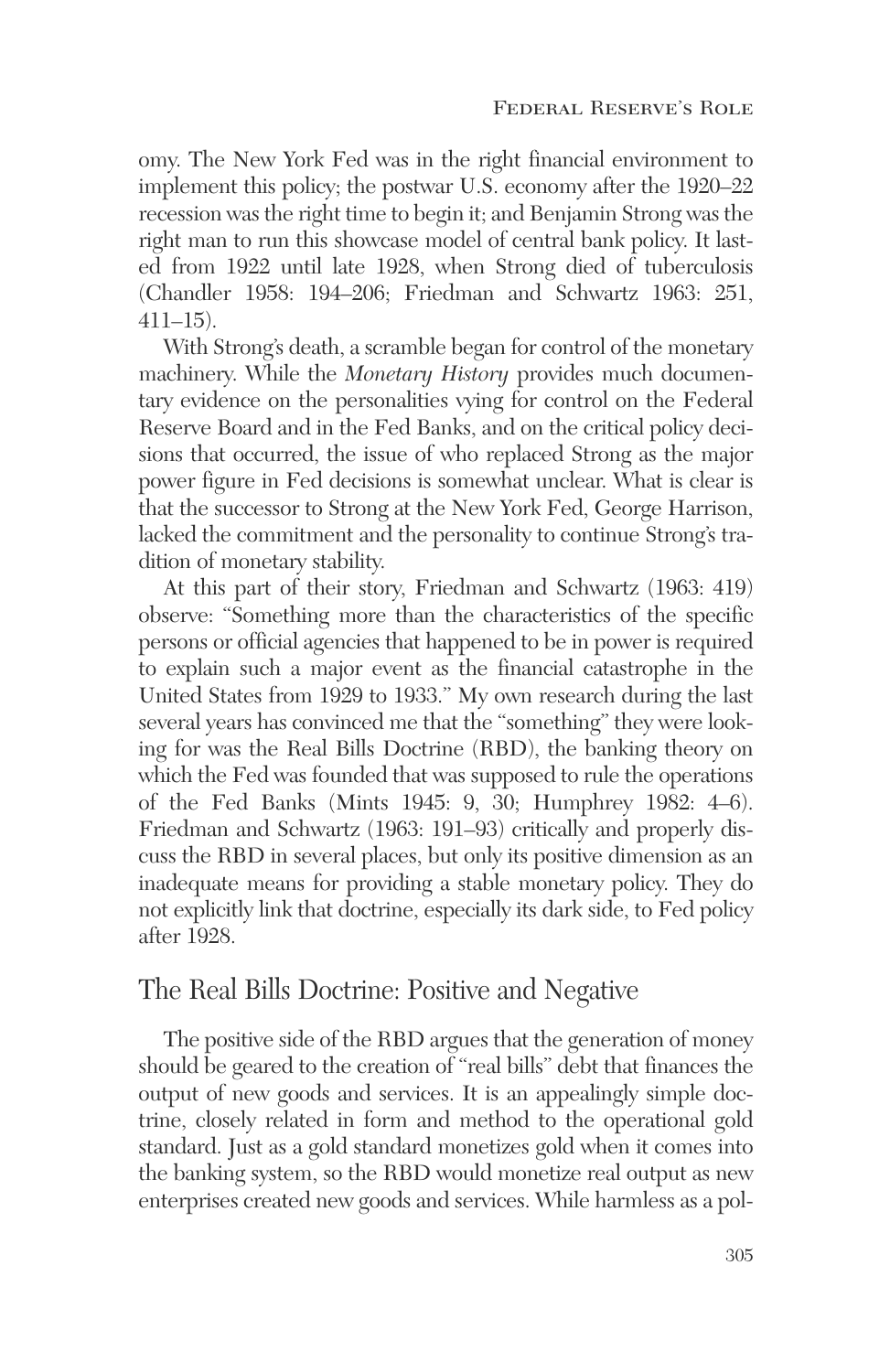icy for *individual* commercial bank operation, the RBD is fundamentally unsound as a policy norm. It is not parallel and equal to a working gold standard, but depends on the gold standard to establish and maintain the monetary equilibrium under which the RBD would function as prescribed.

Throughout the 19th and early 20th centuries, the RBD vied with the Quantity Theory of Money (QTM) for intellectual favor among bankers and economists. Its simplicity, completeness, and practicality recommended it, especially since the gold standard was there to support it. However, from World War I on, the anchor of the gold standard was absent, as Strong recognized. He was of the reasonable opinion that a true gold standard could not function until the international financial world was stabilized with a reactivated gold system. So he used a modified QTM to guide his policies (Strong, [1930] 1983, 175).

The principal thrust of the RBD is that increases in real goods through the banking system provide optimal increases in money. However, the Great Contraction featured devastating *reductions* in money and corresponding *reductions* in real output. So how could adherence to the RBD have caused the Contraction of 1929–33?

The answer is that the RBD has a dark side. Proponents of the RBD usually emphasize its positive side as a guide for bank lending. However, many of them also unequivocally condemn long-term loans, mortgages, government bonds, and especially speculative loans that support real estate bubbles and stock market exuberances. Such loans, they argue, are unfit and dangerous as objects for commercial bank lending because they do not provide any real substance for the newly created bank money (Friedman and Schwartz 1963: 191–92, 417 n. 178; Humphrey 2001: 302–9).

# The Role of Adolph C. Miller on the Federal Reserve Board

The man who assumed Strong's powerful role in the Federal Reserve System, and managed to make the dark side of the RBD the working model for Fed policy, was Adolph C. Miller, a senior member of the Board of Governors. President Wilson had appointed Miller to the Board in 1914, and President Coolidge reappointed him in 1924.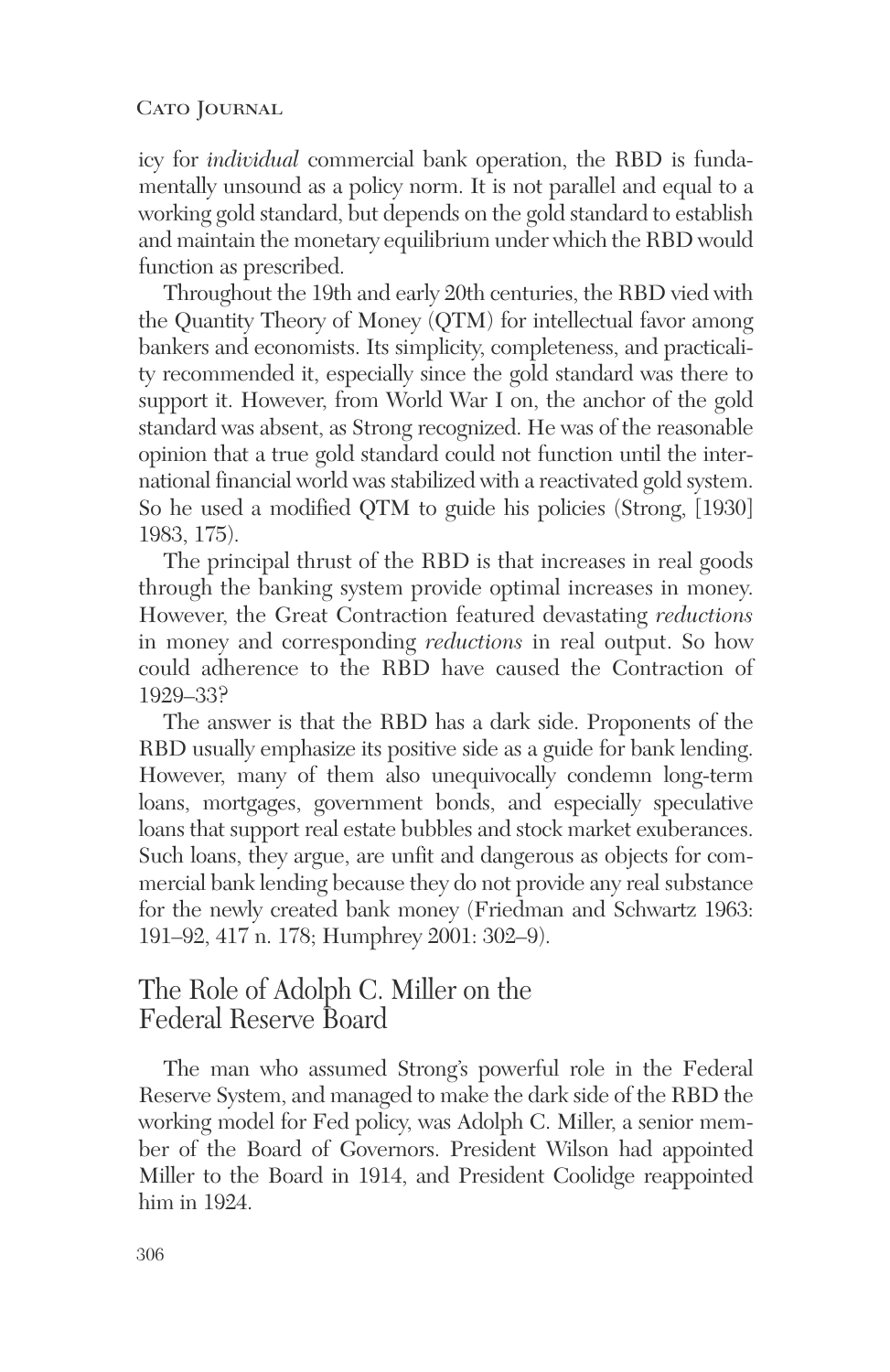Miller was the quintessential real bills central banker. He had been a student of J. Laurence Laughlin at Cornell University, and had there received his M.A. (but not a Ph.D.) in economics. Also in the Laughlin circle was H. Parker Willis, who later received a Ph.D. in economics under Laughlin at the University of Chicago. Laughlin was a long-time opponent of the QTM, and Willis and Miller actively supported his views. (Interestingly enough, Laughlin had a Ph.D. in history from Harvard, but no formal economics training. He had absorbed some principles of economics when he was at Harvard from Charles Dunbar, America's first full-blown economist.) A fourth member of this group, who became the political spokesman for the RBD in Congress, was Carter Glass, first a congressman and then a senator from Virginia. Glass was chairman of the House Committee on Banking and Currency that drafted the Federal Reserve Act, and then chairman of the Senate Finance Committee. Willis taught economics to Glass's children at Washington and Lee about 1905, and became Glass's principal adviser in the writing of the Federal Reserve Act in 1913. During 1918–20, Miller was a member of the Federal Reserve Board, Glass was secretary of the Treasury, and, therefore, chairman of the Fed Board, and Willis was secretary of the Board (Bornemann 1940: 2–5, 27–31, 51–59).

Miller became the driving intellectual force behind Fed policy in 1929. He had publicly criticized Strong and the New York Fed on a number of occasions, but Strong had successfully countermanded Miller's sniping. With Strong gone, Miller managed to convince other members of the Board, and the presidents of several Federal Reserve Banks, including Boston and Chicago, of the righteousness of his anti-speculation ideas. The other Board members, none of whom was versed in monetary economics to any degree at all, were only too happy to coalesce on a central principle of policy that would enable them to impose their authority over the Fed Banks.

# The Dark Side of the RBD in the Fed's Anti-Speculation Policy

Under Miller's influence, the Federal Reserve Board in early 1929 unleashed an evangelical crusade against stock market speculation. In keeping with the precedent Strong had initiated—a stable price-level policy, without heed to the latent gold standard—proponents of the RBD could proceed equally uncon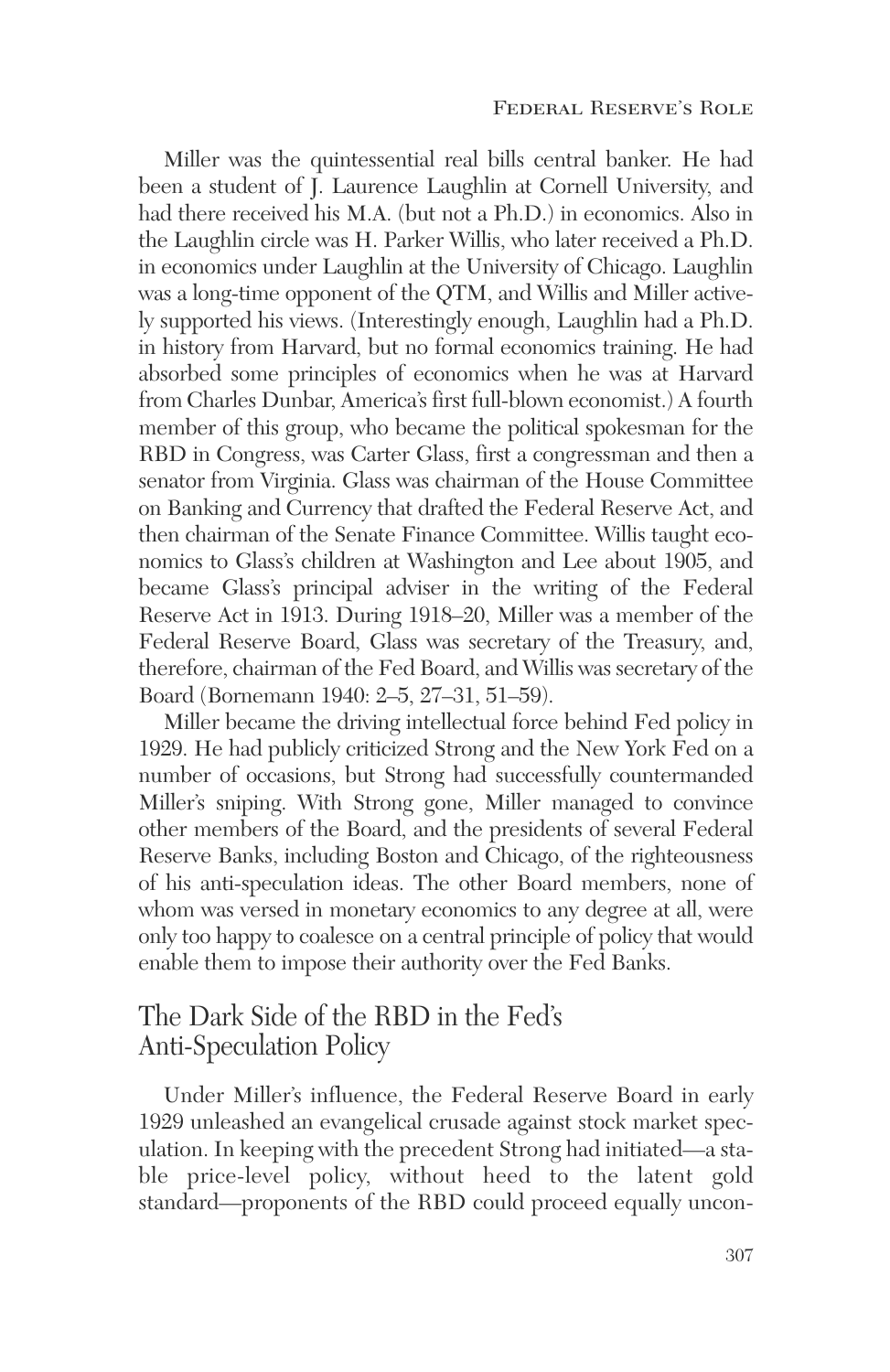strained by any "gold standard" (Hetzel 1985: 15). Fortunately for the record, Miller had the temerity to write an article for the *American Economic Review* in 1935, in which he lauded the Board's anti-speculation policy after 1929, and recounted his role in promoting it (Miller 1935: 442–57).

Miller (1935: 453) claimed critically that Strong's policies in the presence of stock market speculation "proved to be unequal to the situation . . . in this period of optimism gone wild and cupidity gone drunk." The Federal Reserve Board's "anxiety," he continued, "reached a point where [the Board] felt that it must assume the responsibility for intervening . . . in the speculative situation menacing the welfare of the country." Consequently, on February 2, 1929, the Board sent a letter, crafted mostly by Miller, to all the Fed Banks stating that the Board had the "duty . . . to restrain the use of Federal Reserve credit facilities in aid of the growth of speculative credit." To accomplish this end, the Board initiated "the policy of 'direct pressure' [that] restricted borrowings from the federal reserve banks by those member banks which were increasingly disposed to lend funds for speculative purposes" (p. 454).

"Direct pressure"—subjecting the borrowing bank to an inquisition on its lending policies to discourage the applicant from obtaining "credit"—added a major obstacle to member banks' borrowing over and above the cost to them of the discount rate. "It put the member bank," Miller noted approvingly, "under pressure by obliging it to show that it was entitled to accommodation. . . . It was a method of exercising discriminating control over the extension of federal reserve credit such as the purely technical and impartial method of [Fed] bank rate could not do" (Miller 1935: 455–56).

Monetary historian Clark Warburton, writing some years later, recounted the viciousness of "direct pressure." In the early 1930s, he noted, the Fed Banks

virtually stopped rediscounting or otherwise acquiring "eligible" paper. This [hiatus] was not due to any lack of eligible paper. . . . It was due to "direct pressure" so strong as to amount to virtual prohibition of rediscounting for banks which were making loans for security speculation. . . . Federal Reserve authorities had discouraged discounting almost to the point of prohibition [Warburton 1966: 339–40].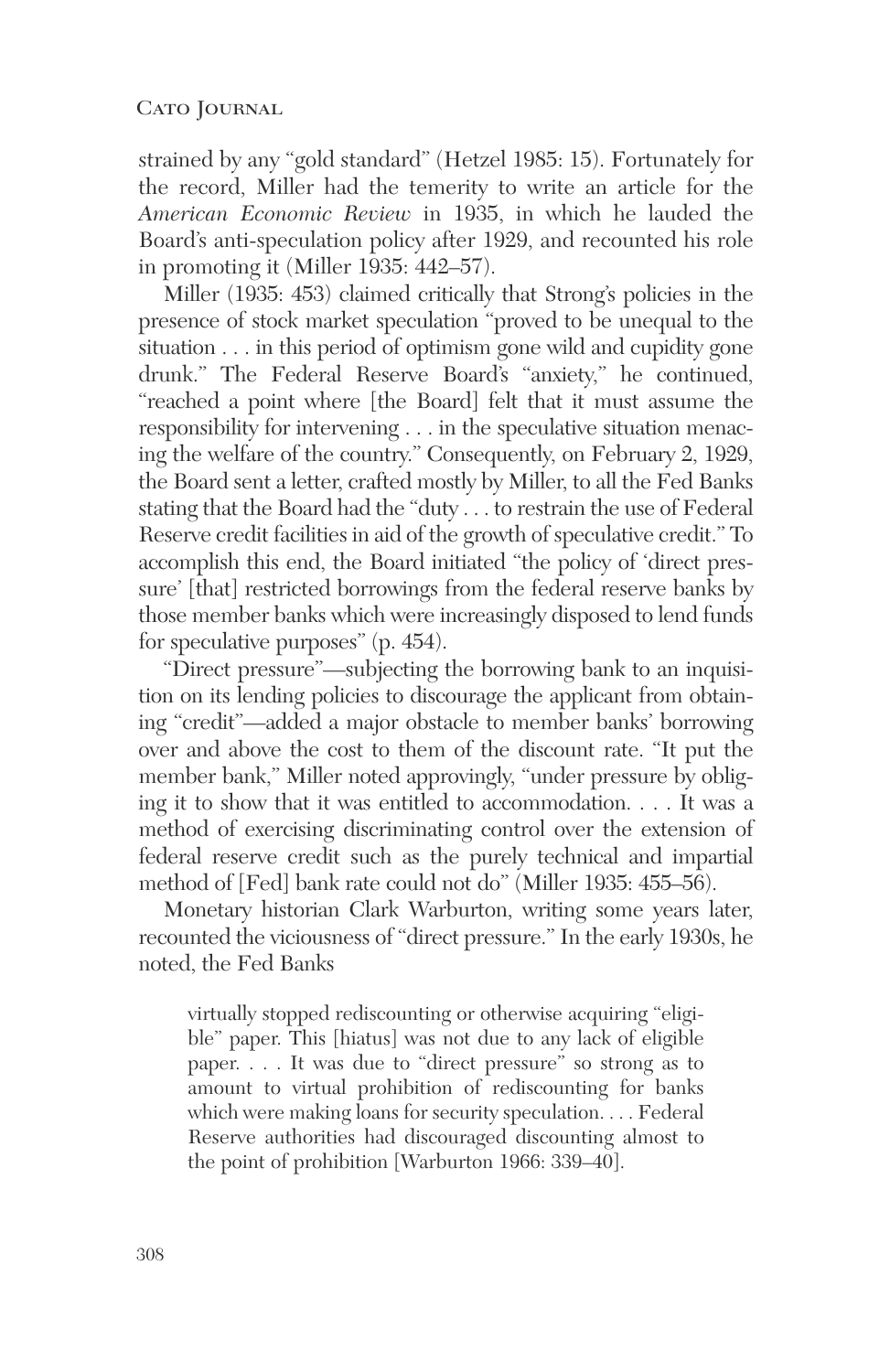Direct pressure tended to make the formal discount rate almost meaningless. A bank not able to pass the "direct-pressure test" could not borrow from a Federal Reserve Bank at any rate, no matter how much "good" paper it had or how badly it needed "credit" to meet deposit withdrawals. To such a client bank, discretion by authority substituted for the Fed discount rate to ration Federal Reserve "credit." Ironically, the policy was completely contrary to the positive prescriptions for Fed Bank discounting set forth in the Federal Reserve Act.

Miller made no bones about who was responsible for the new restrictive policy. "It is not without significance," he noted proudly,

that . . . the five members [out of nine] of the Board who took the responsibility of formulating the policy and attitude of the federal reserve system were opposed by a minority [four] of their own membership, including the Secretary of the Treasury, the governor and vice-governor of the Board, by the [presidents of] the twelve federal reserve banks, the Federal Advisory Council, and by many of the largest member banks. . . . Nonetheless, the Board adhered to its position [Miller 1935: 456].

## Fed Gold Stocks

At the same time that Fed policymakers refused to provide relief to member banks, gold in Fed Banks was piling up. By August 1931, Fed gold had reached \$3.5 billion (from \$3.1 billion in 1929), an amount that was 81 percent of outstanding Fed monetary obligations and more than double the reserves required by the Federal Reserve Act. Even in March 1933 at the nadir of the monetary contraction, Federal Reserve Banks had more than \$1 billion of excess gold reserves (Timberlake 1993: 270–72). Whether Fed Banks had excess gold reserves or not, *all* of the Fed Banks' gold holdings were expendable in a crisis. The Federal Reserve Board had statutory authority to suspend all gold reserve requirements for Fed Banks for an indefinite period. Of course, no such loss of gold would have occurred. A Fed Bank expansion of "credit" would have initiated a spending dynamic that would have restored all the monetary vitals both in the United States and the rest of the world. In no way were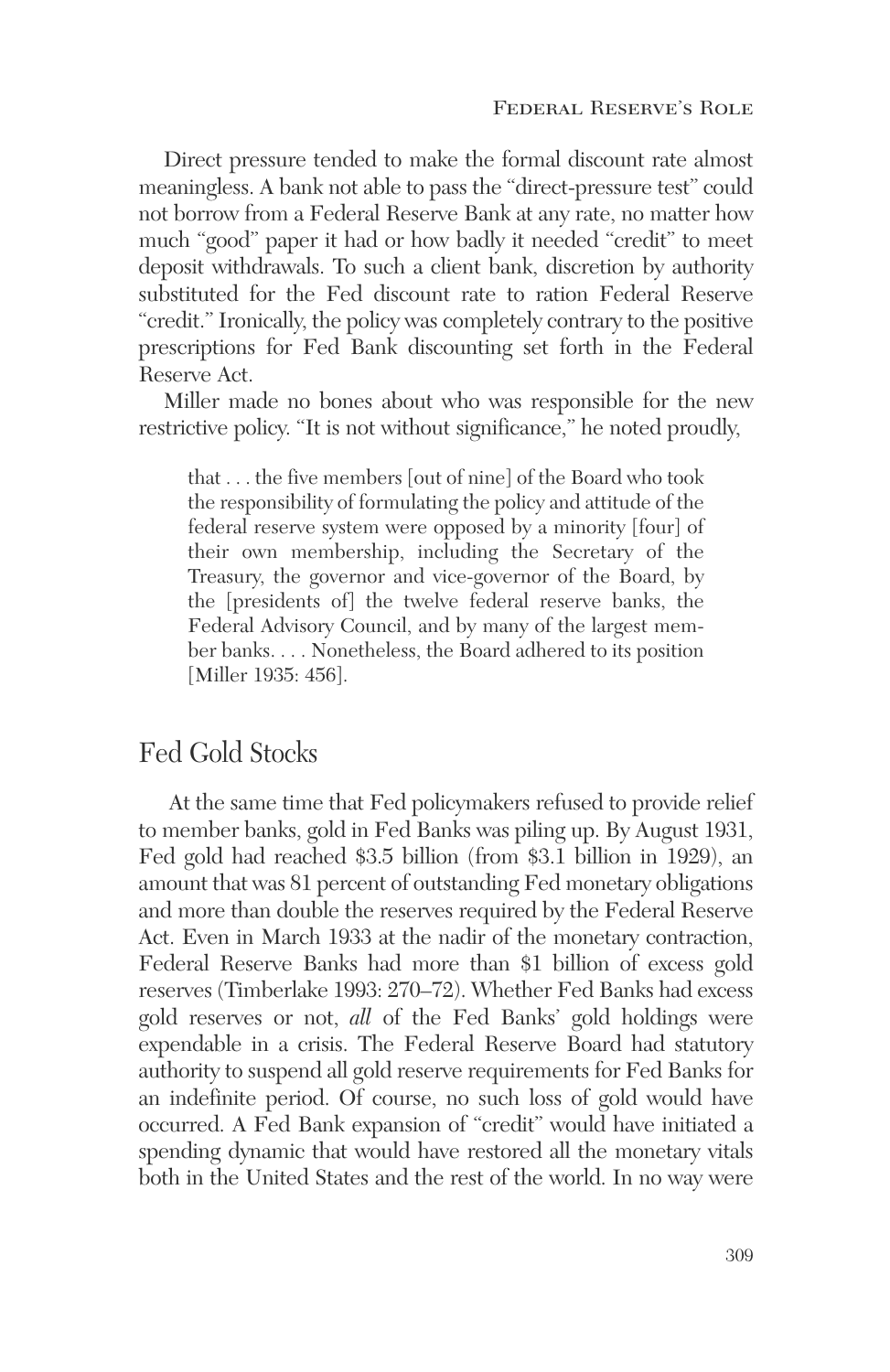gold stocks inadequate to maintain a full employment economy, and neither did gold have anything to do with the policy that Miller invented. Far from being "inept," however, the Fed's contractionary policy was deliberate, contrived, man-made, disastrous beyond measure, and deadly contagious to the rest of the trading world.

### The Fed's Role as a Central Bank

What should the Fed have done in 1929? The answer is simple: It should have continued the policy that Benjamin Strong had implemented through the offices of the New York Fed during the 1920s that is, it should have maintained stability in the value of the dollar, until the international gold standard could be reinstituted under amended parameters.

But what about stock market speculation? The stock market is one market out of hundreds—or even thousands—that function through dollar exchanges for goods, services, and capital. Many markets include speculation and hedging between present and future prices. Such activities are fundamental to a market system. Some of the speculative activity may seem or even be excessive, but that is the burden or the fortune of speculators. If they are successful, they become rich. If unsuccessful, they go bankrupt. In any market disequilibrium that has come to a head, everyone's goal is to expeditiously make the necessary adjustments.

Specific market prices and participants' wealth positions may require serious adjustments, but such effects will not spread to other markets as long as the general monetary framework is sound. As Fed Chairman Ben Bernanke (2007) recently testified before the House Committee on Financial Services, "Markets do tend to self-correct." They surely do, because most market participants' self-interest is enhanced by correction of the disequilibrium. However, a particular market instability can be contained only if Federal Reserve policy maintains monetary equilibrium, the principle it abandoned in 1929.

All markets in which dollars circulate make up the true "money market." The Fed, having complete control over the quantity of dollars, controls the money market. It can and must use that control for just one goal: stability in the price level and the value of the dollar. It cannot concern itself with speculation, real estate bubbles, foreign exchange values, interest rate fluctuations, employment problems, or any other real variables. True, its policies often have short-term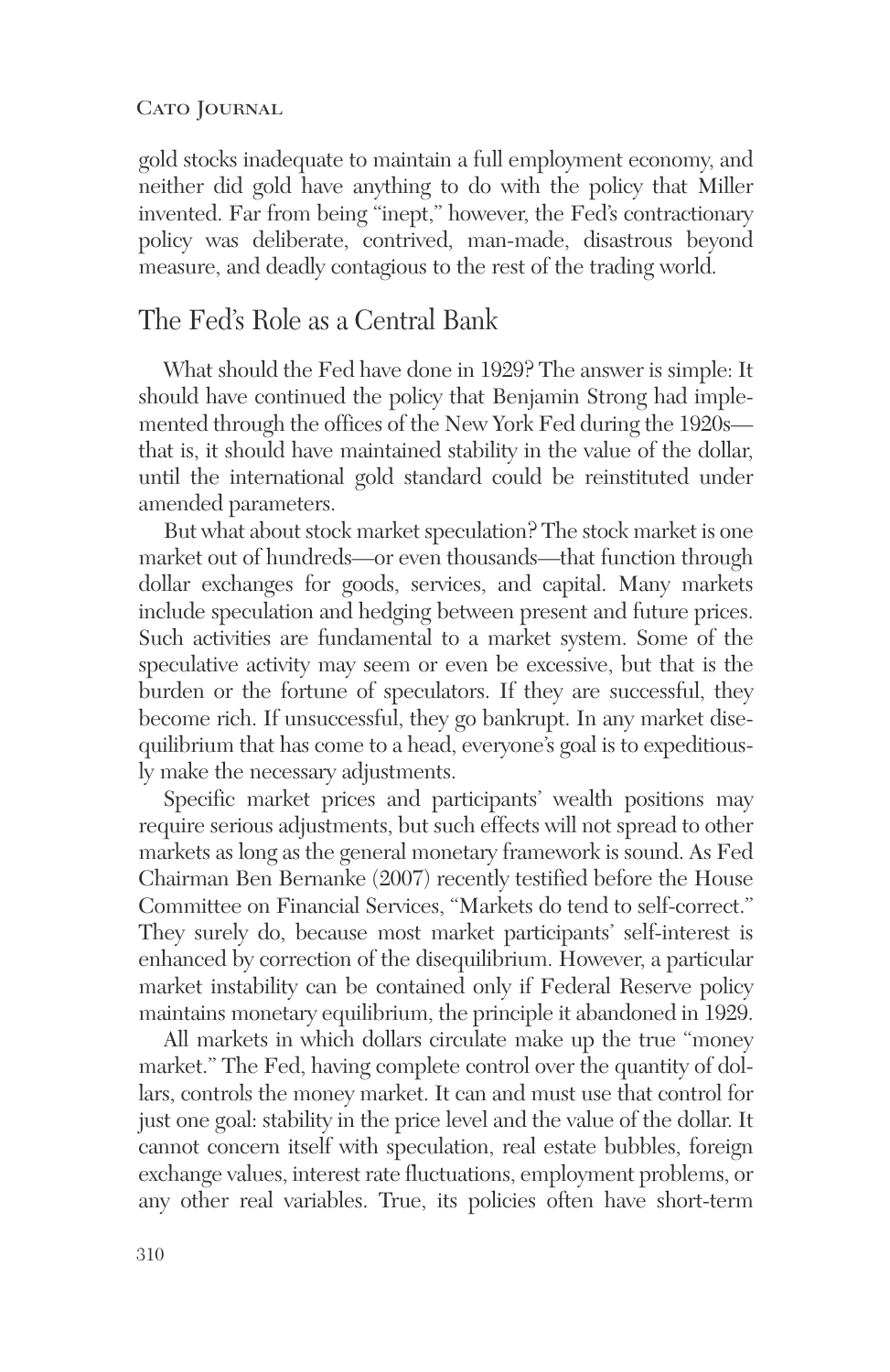repercussions on real factors, which may be important to politicians, but its singular control over the nominal quantity of money precludes it from targeting any of these variables if it properly determines to keep constant the value of the dollar. Friedman and Schwartz (1963: 291) note that both the attempt to stop stock market speculation and the gold sterilization policy of the period "exemplify the difficulties raised by seeking to make [monetary] policy serve two masters."

Since the epic disaster of the Great Contraction, similar sector instabilities have occasionally appeared. The most recent example is the subprime mortgage crisis and the real estate slump. The Federal Open Market Committee's response to these events shows that Fed policy is too ready to take the politically easy route by accommodating "important" markets that get themselves into trouble. Every time it does so, it generates moral hazard in the protected sector, thereby making more difficult the one task that it, and only it, can accomplish—internal price level stability, which means a dollar of constant purchasing power.

Finally, the FOMC must advertise the priority of price level stability so that everyone understands what it is doing and why. Only then will it achieve the level of respect and finality that the true gold standard imposed on market economies.

### References

- Bernanke, B. S. (2007) "Subprime Mortgage Lending and Mitigating Foreclosures." Testimony before the Committee on Financial Services, U.S. House of Representatives (20 September).
- Board of Governors of the Federal Reserve System (1961) *The Federal Reserve Act as Amended through October 1, 1961*. Washington: Board of Governors of the Federal Reserve System.
- Bornemann, A. (1940) *J. Laurence Laughlin: Chapters in the Career of an Economist*. Washington: American Council on Public Affairs.
- Chandler, L.V. (1958) *Benjamin Strong*, *Central Banker*. Washington: Brookings Institution.
- Friedman, M., and Schwartz, A. J. (1963) A *Monetary History of the United States, 1867–1960*. Princeton, N.J.: Princeton University Press and National Bureau of Economic Research.
- Hetzel, R. (1985) "The Rules versus Discretion Debate over Monetary Policy in the 1920s." Federal Reserve Bank of